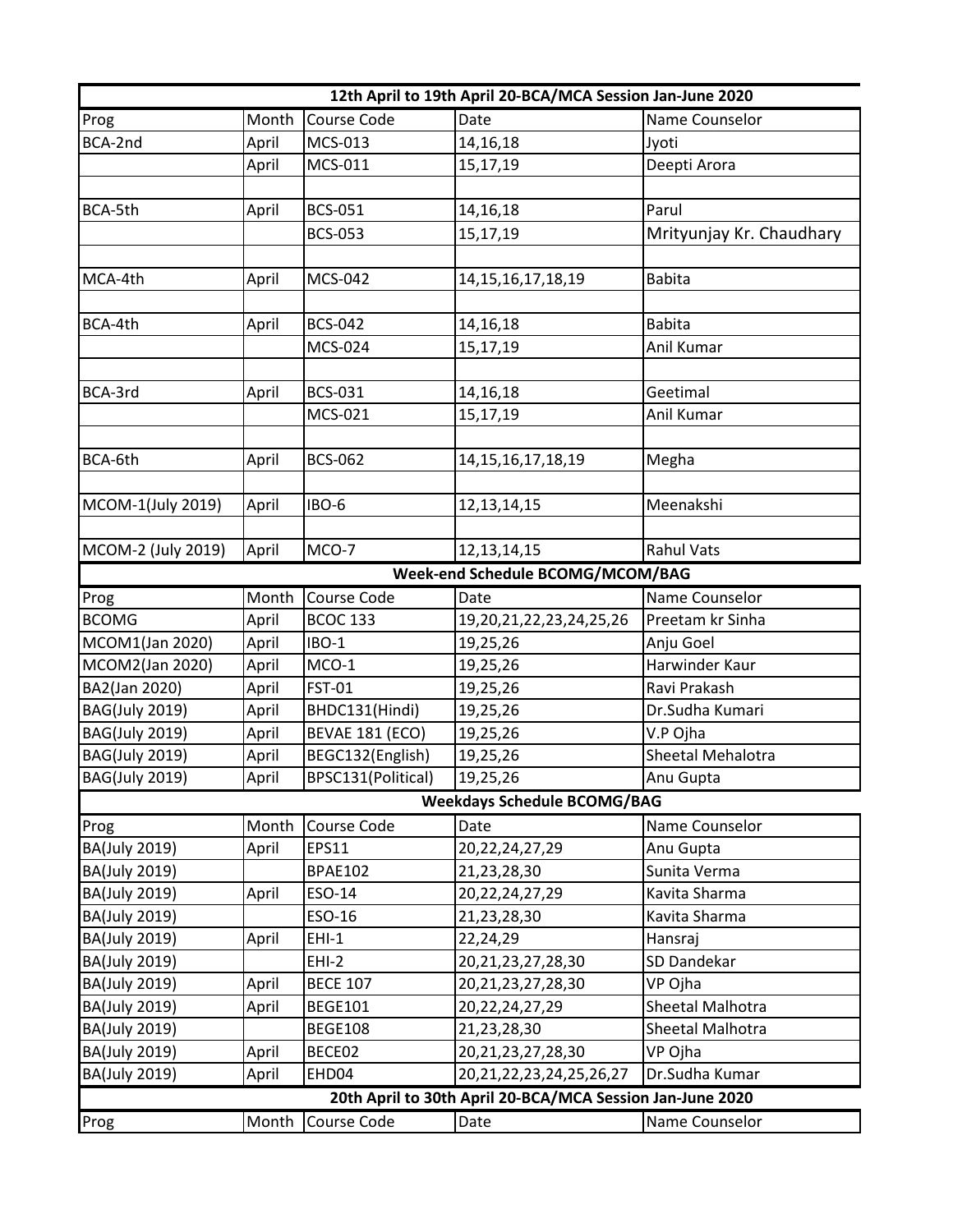| BCA-2nd | April | MCS-013        | 20, 22, 24, 26, 28   | Jyoti                    |
|---------|-------|----------------|----------------------|--------------------------|
|         | April | <b>MCS-011</b> | 21,23                | Deepti Arora             |
|         |       | ECO-2          | 24,27,28,29,30       | Shweta Garg              |
| BCA-5th | April | <b>BCS-051</b> | 20,22,24,26,28,30    | Parul                    |
| MCA-4th | April | <b>MCS-042</b> | 20,21                | <b>Babita</b>            |
|         |       | <b>MCS-41</b>  | 22,24,26,28,30       | Sangeeta Jain            |
| BCA-4th | April | <b>BCS-042</b> | 20,22,24,26,28,29,30 | <b>Babita</b>            |
|         |       | <b>MCS-024</b> | 21,23,25             | Anil Kumar               |
| BCA-3rd | April | <b>BCS-031</b> | 20,22,24,26,28,30    | Geetimal                 |
|         |       | MCS-021        | 21, 23, 25, 27       | Anil Kumar               |
| BCA-6th | April | <b>BCS-062</b> | 20,21                | Megha                    |
| BCA-5th | April | <b>BCS-053</b> | 21, 23, 25, 27, 29   | Mrityunjay Kr. Chaudhary |
|         | May   | <b>BCS-053</b> | 1,2                  | Mrityunjay Kr. Chaudhary |
|         |       |                |                      |                          |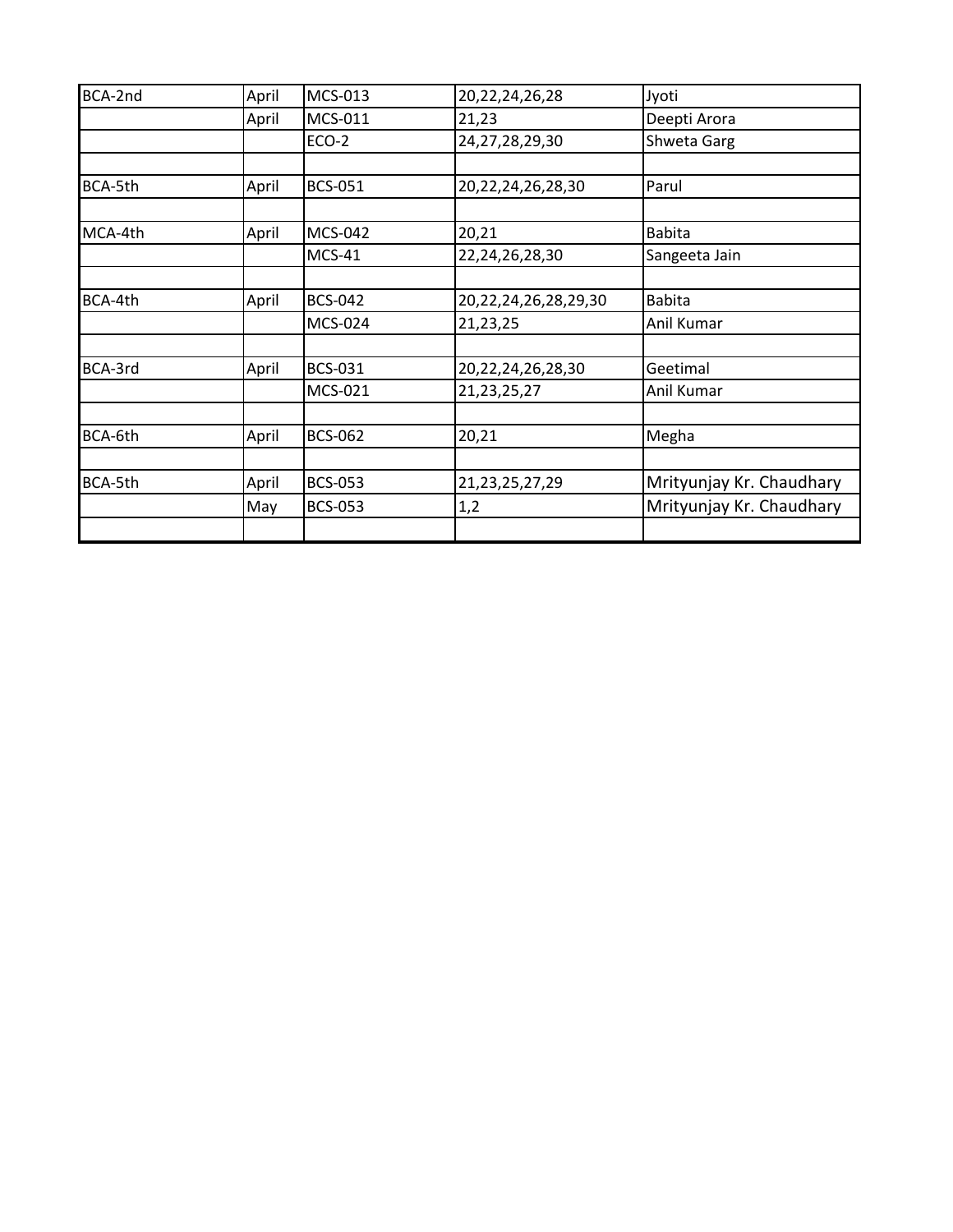| Time    | Student |
|---------|---------|
| 11AM    | 23      |
| 11AM    |         |
|         |         |
| 12 Noon | 9       |
| 12 Noon |         |
|         |         |
| 1PM     | 9       |
|         |         |
| 2PM     | 30      |
| 2PM     |         |
|         |         |
| 3PM     | 8       |
| 3PM     |         |
|         |         |
| 4PM     | 25      |
|         |         |
| 8AM     | 195     |
|         |         |
| 10AM    | 110     |
|         |         |
| Time    | Student |
| 12PM    | 46      |
| 10AM    | 54      |
| 11AM    | 60      |
| 12PM    | 79      |
| 1PM     | 40      |
| 2PM     | 60      |
| 3PM     | 29      |
| 4PM     | 28      |
|         |         |
| ime     | Student |
| 10AM    | 35      |
| 10AM    | 18      |
| 11AM    | 45      |
| 11AM    | 60      |
| 12PM    | 32      |
| 12PM    | 40      |

 $\overline{\phantom{a}}$ 

l,

 $\overline{\phantom{0}}$ 

2PM

4PM

1PM 25<br>2PM 24

2PM 14<br>3PM 17 3PM 17<br>4PM 25

Time Student